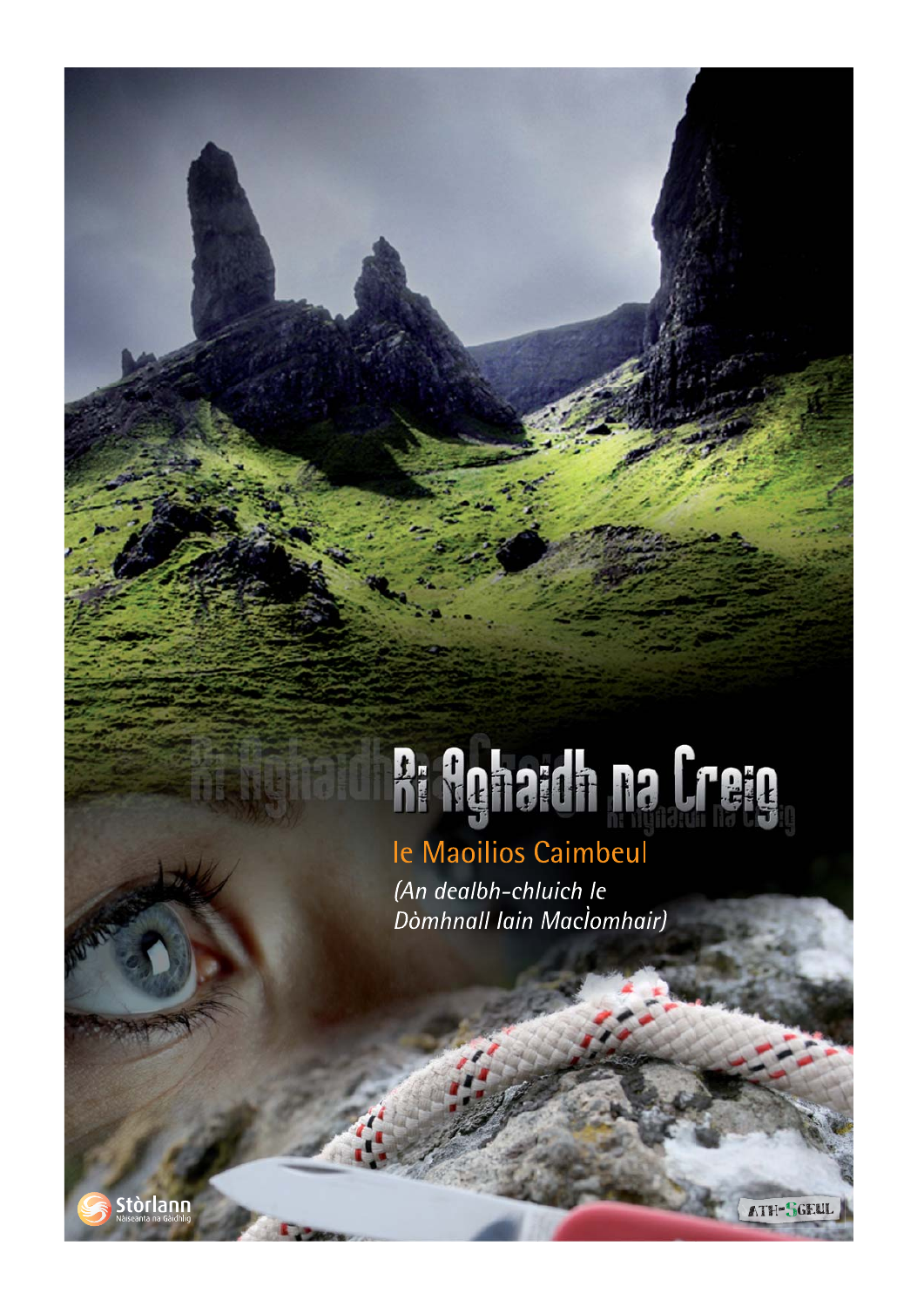# Ri Aghaidh na Creig Le

Maoilios Caimbeul

(Dealbh-chluich le Dòmhnall Iain MacÌomhair)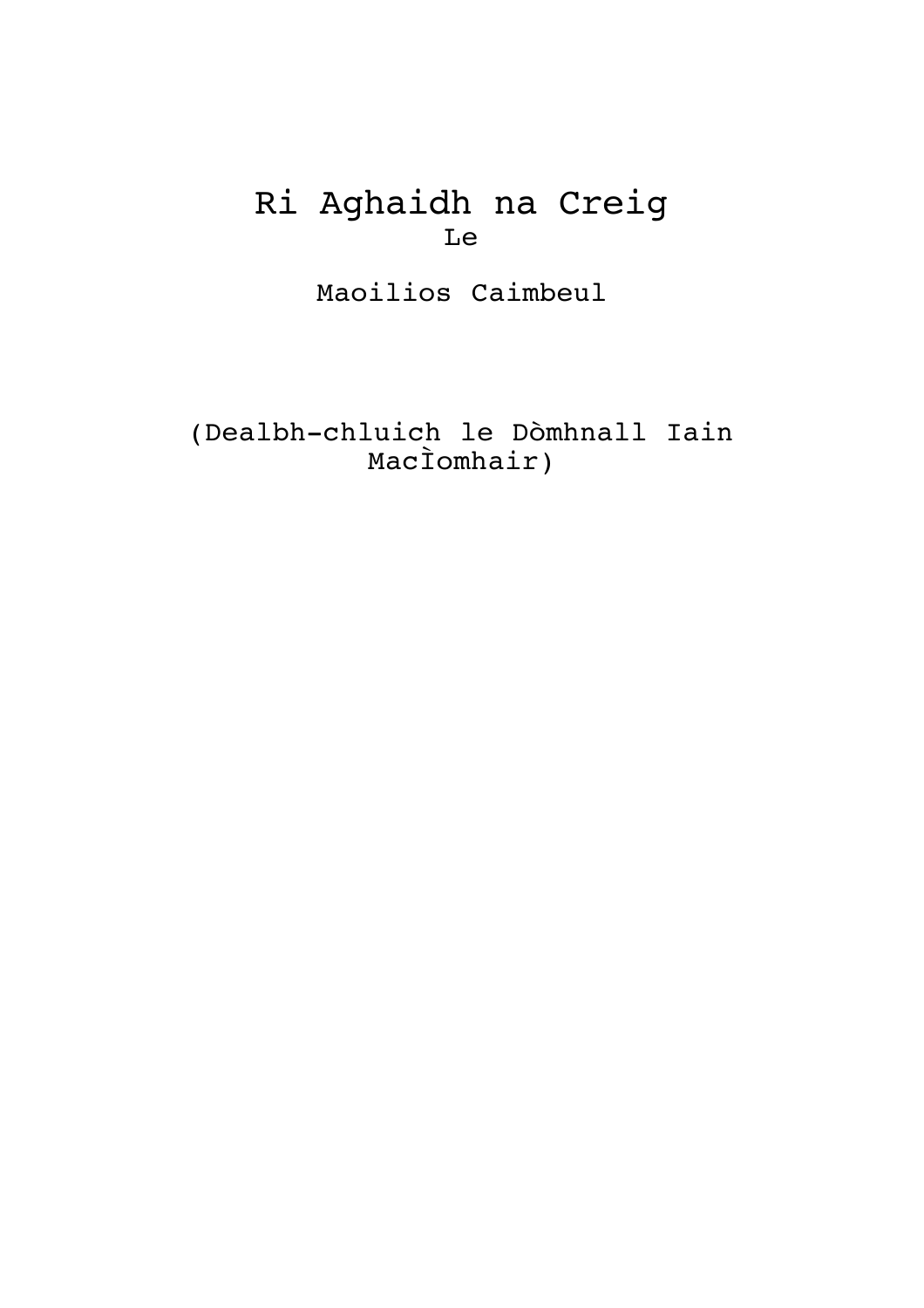Caractaran

# MÌCHEAL - MANAIDSEAR OIFIS AN GLASCHU

SEÒRAS - CARAID MHÌCHEIL BHO LÀITHEAN SGOILE. PÒSTA AIG ANNA

ANNA - CARAID MHÌCHEIL BHO LÀITHEAN SGOILE. PÒSTA AIG SEÒRAS

SEALLADH A H-AON: TAOBH A-MUIGH TAIGH SHEÒRAIS AGUS ANNA

Thig Mìcheal às a' BhMW aige. Seasaidh e greiseag a' coimhead a' chàir agus ga ghlasadh.

## MÌCHEAL

(ris fhèin) Aidh, nach mi tha fortanach gu bheil càr cho eireachdail agam. Obair mhath ann an Glaschu agus taigh mòr spaideil. Chan eil ach aon rud a dhìth. (ag osnaich) Ach saoil ciamar a tha Seòras agus a bhean bhrèagha Anna? Abair gu bheil taigh spaideil, ùr aca. Agus Volvo snog ri taobh an taighe. 'S e Seòras a rinn math eadar croitearachd, obair na h-ola agus Anna.

Gnogaidh Mìcheal air doras an taighe. Freagraidh Anna an doras. Cuiridh iad fàilt' air a chèile le toileachas. Cuiridh Anna a làmhan timcheall air amhaich Mhìcheil.

#### ANNA

A Mhìcheil!

# MÌCHEAL

Anna! Tha e cho math d' fhaicinn! Tha mi dìreach a-bhos airson latha no dhà. Thàinig mi a choimhead air mo sheann charaidean. A bheil Seòras a-staigh?

Nochdaidh Seòras san doras agus beiridh e air làimh air Mìcheal.

#### SEÒRAS

Uill, uill, abair srainnsear! Cha robh dùil sam bith agam riutsa. Ach is math d' fhaicinn. Thig a-steach, thig a-steach!

Thèid Mìcheal a-steach.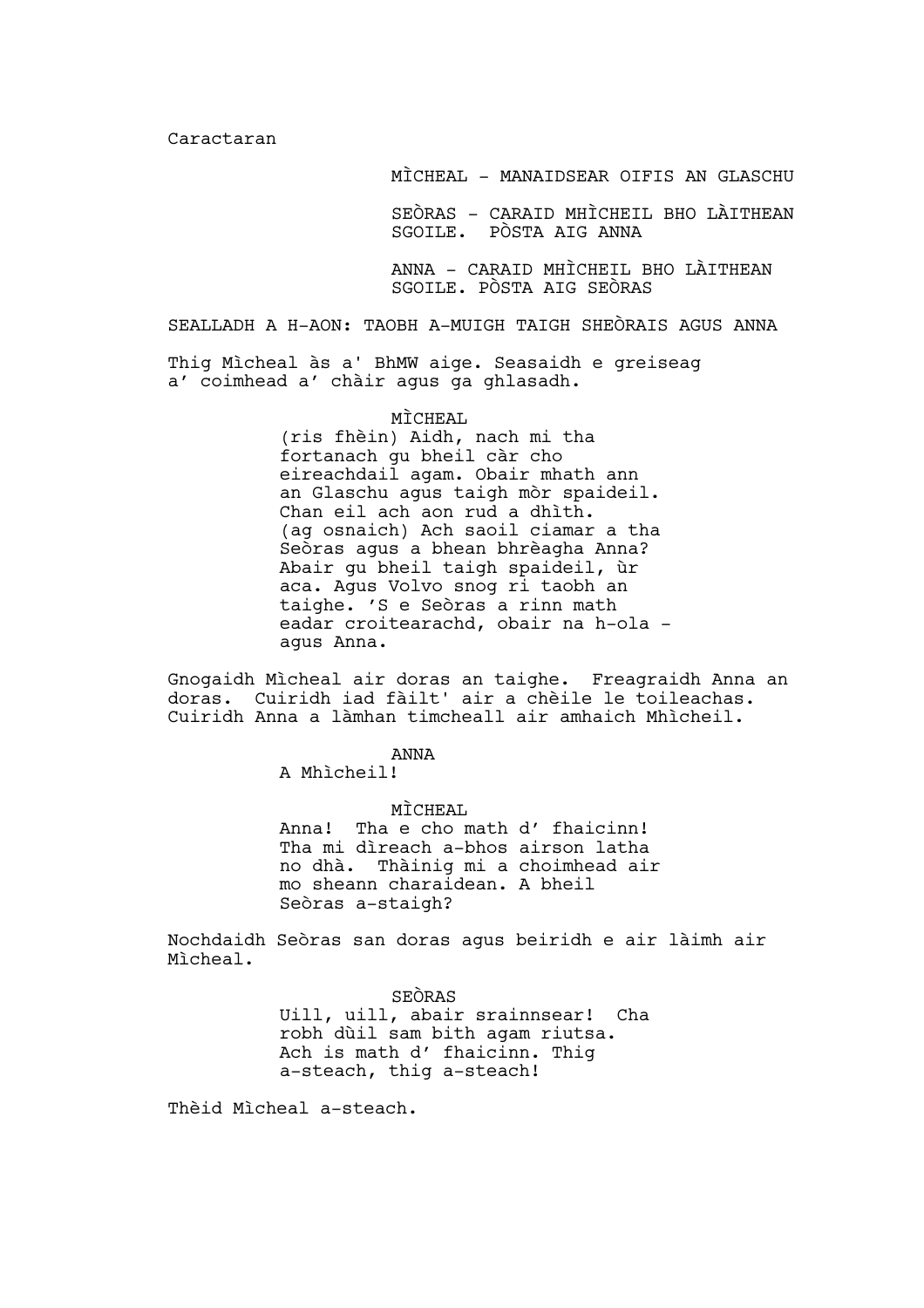# SEALLADH A DHÀ: SEÒMAR-SUIDHE SHEÒRAIS AGUS ANNA

Tha Anna agus Seòras a' tighinn a-steach dhan rùm. Tha iad a' toirt air Mìcheal suidhe. Tha Anna a' fuaigheal.

## MÌCHEAL

Abair seòmar! A h-uile càil a' tighinn a rèir a chèile, mar a bhithinn an dùil. Is tu tha fortanach, a Sheòrais. Agus Anna cho bòidheach. Anna bhòidheach – BMW nam boireannach!

ANNA

(a' gàireachdainn) Ò ist, amadain!

SEÒRAS Cia mheud bliadhna bho bha thu an seo roimhe, a Mhìcheil? Trì? Ceithir?

MÌCHEAL Mo chreach, chan eil mi cinnteach. Cha robh sibh pòsta aig an àm.

SEÒRAS Cha robh ... ged bha gealladh pòsaidh eatarainn.

Tha Mìcheal a' slìobadh an t-sòfa mheileabhaid.

MÌCHEAL An turas mu dheireadh a bha mi a' sealltainn oirbh, chaidh do thoirt air falbh dhan ospadal, a Sheòrais.

Tha Mìcheal a' coimhead gu dlùth air Anna.

Choimhead mise às dèidh Anna.

SEÒRAS Tha cuimhn' agam. Tha cuimhn' agam air a h-uile càil.

ANNA Seòras bochd. Cha robh thu gu math idir.

MÌCHEAL A bheil cuimhn' agad nuair a bha sinn san sgoil? Bha an dithis againn craicte air Anna.

SEÒRAS Tha cuimhn' agam air sin cuideachd, a bhalaich.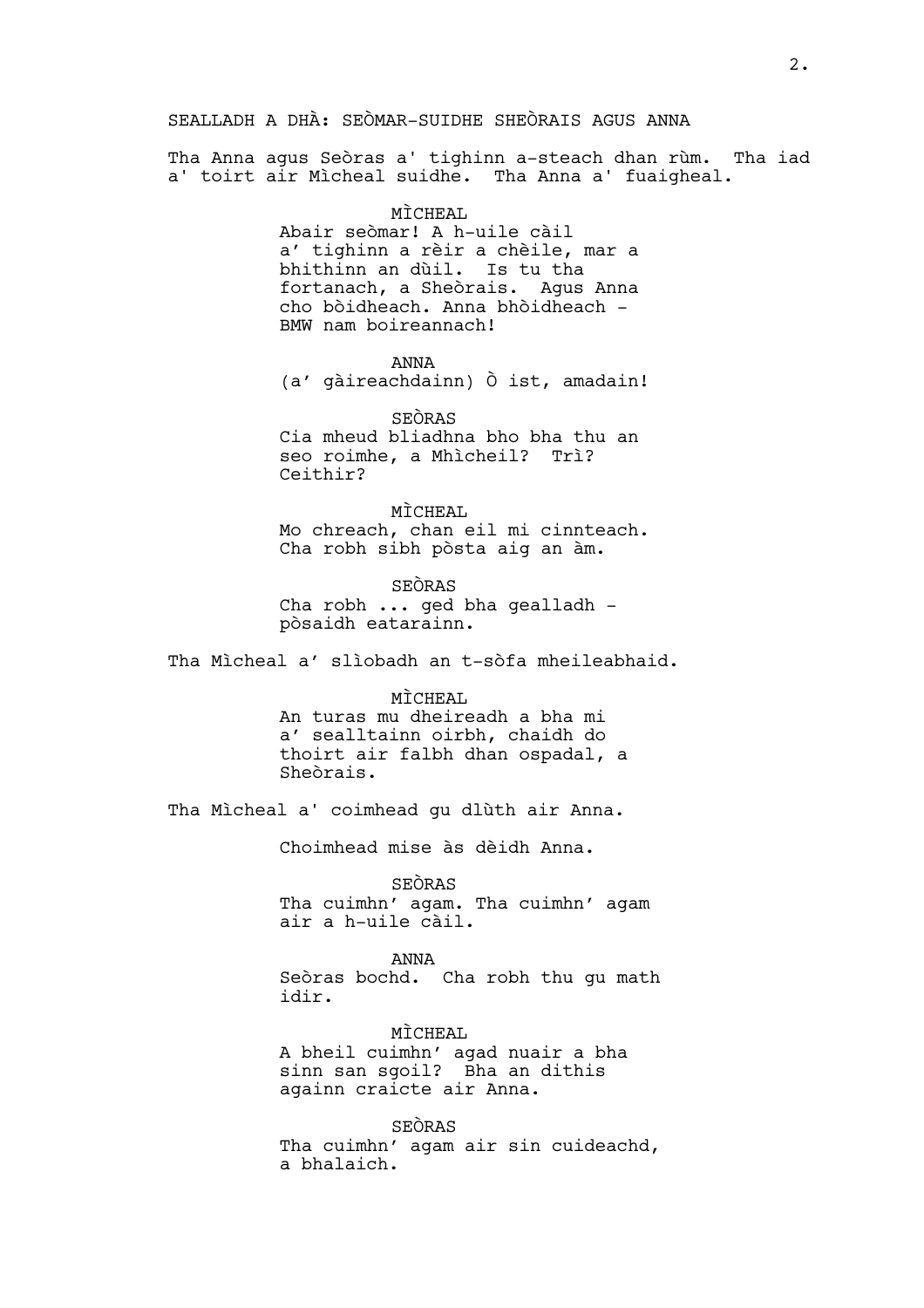Ach roghnaich i mise aig a' cheann thall, nach do roghnaich, Anna?

ANNA (a' gàireachdainn) Ò sguiribh dheth, an dithis agaibh!

## MÌCHEAL

'S i a roghnaich. Co-dhiù, tha e math ur faicinn. Ach tha adhbhar sònraichte agam a bhith seo. Bruidhnidh sinn a-rithist ge-tà.

#### ANNA

Gu leòr de bhleadraigeadh. 'S fheàrr dhomh cupa tì a dhèanamh.

Èiridh Anna às a' chathair san robh i na suidhe. Fàgaidh i an seòmar.

#### SEÒRAS

A bheil cuimhn' agad nuair a bhiomaid a' sreap? Mi fhìn is tu fhèin. Agus Anna.

MÌCHEAL Tha gu dearbha. Am bi thu ris fhathast?

#### SEÒRAS

Is mi a bhitheas. Co-dhiù nuair gheibh mi an cothrom, ged nach eil sin ro thric. Deagh chur-seachad a bh' ann a-muigh san àile ghlan, chùbhraidh. Dè mu dheidhinn a dhol a shreap a-màireach?

MÌCHEAL

A-màireach!

SEÒRAS Nach bi thu an seo?

#### MÌCHEAL

Bithidh, ach ... cha tug mi leam stuth. Cha robh dùil agam gum biomaid a' sreap a-rithist.

#### SEÒRAS

Na gabh dragh mu dheidhinn sin. Size ten, nach e? Mar a thuirt mi, tha cuimhn' agam air a h-uile càil!

Fàgaidh Seòras an seòmar. Tha Mìcheal a' coimhead air dealbh Sheòrais agus Anna an latha a phòs iad. Tha Anna taobh a-muigh an rùim, a' bruidhinn ri Seòras. Tha Mìcheal a' tionndadh agus ag èisteachd.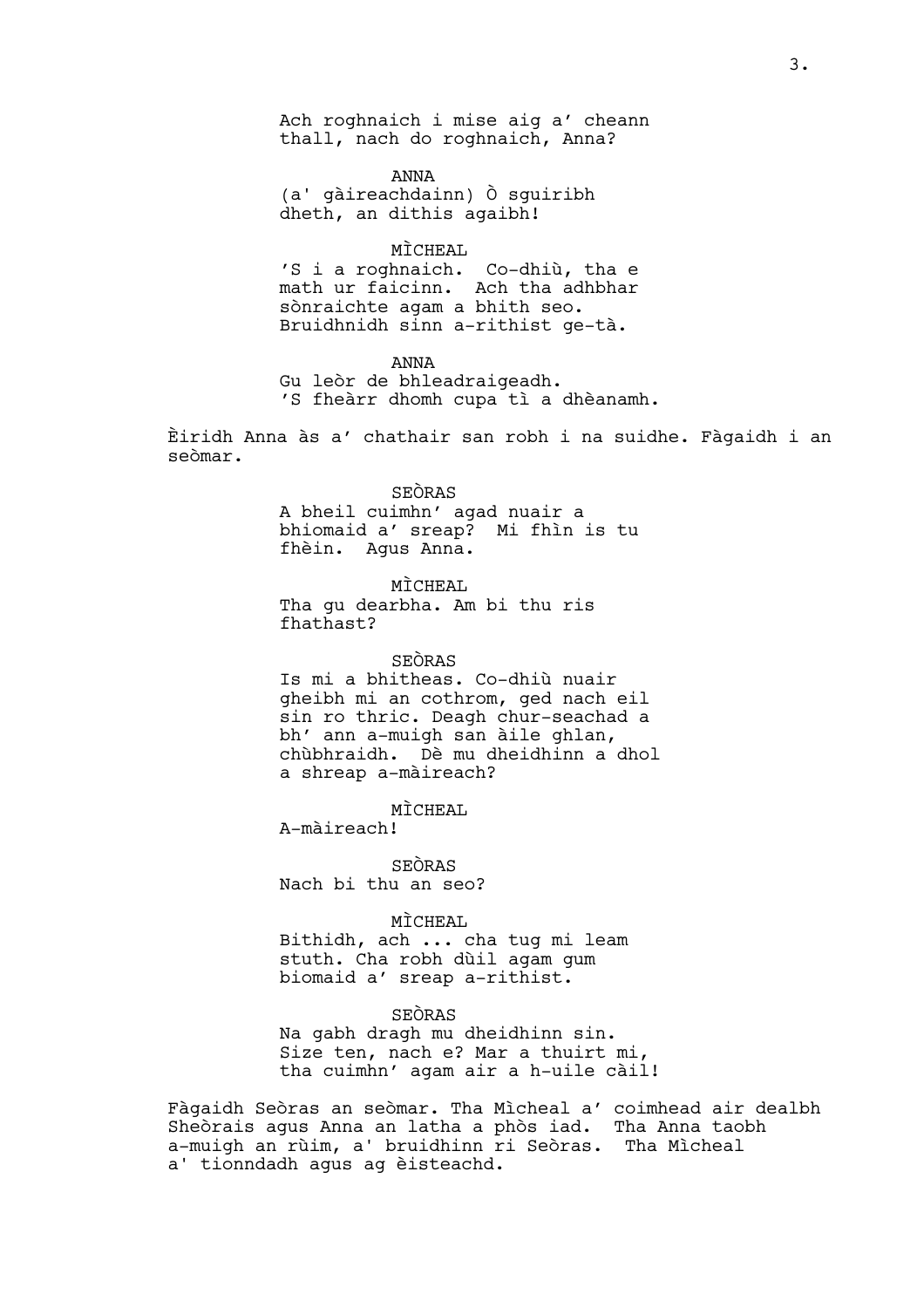Dè an rùrach a th' ort an sin?

SEÒRAS Tha mi a' feuchainn ris na brògan ùra a cheannaich mi airson sreap a lorg ach an seall mi do Mhìcheal iad, tha thu a' tuigsinn.

ANNA

Uill, tha iad sa phreasa fon staidhre.

Tillidh Seòras dhan t-seòmar le brògan brèagha, aotrom airson sreap chreagan.

> SEÒRAS Seo a Mhìcheil, feuch iad sin ort.

Cuiridh Mìcheal air na brògan.

MÌCHEIL Tha iad dìreach ceart dhomh. Is e brògan matha sreap a tha seo.

Thèid Seòras a-mach a-rithist, agus tillidh e ann an tiotan le anarac, stocainnean tiugha agus briogais. Tha iad uile ùr.

> SEÒRAS Feuch a-nise iad sin ort. Is toigh leam fear spèar dhen h-uile càil a bhith agam.

MÌCHEAL Tha thu cho gasta 's cho còir 's a bha thu riamh, a Sheòrais. Cha robh dùil sam bith agam ri seo. Gu cinnteach, cha robh.

Thig Anna a-steach le tì.

#### ANNA

A bheil cuimhn' agaibh air na seann làithean, nuair a bhiomaid a' falbh còmhla airson oidhcheannan a shreap sa Chuiltheann agus an Earra-Ghàidheal?

SEÒRAS Nach tuirt mi gu bheil cuimhn' agam

air a h-uile càil? Bha sinn math air sreap sna làithean ud, agus glè èasgaidh cuideachd.

ANNA Bha, ach chan eil sinn cho òg 's a bha sinn.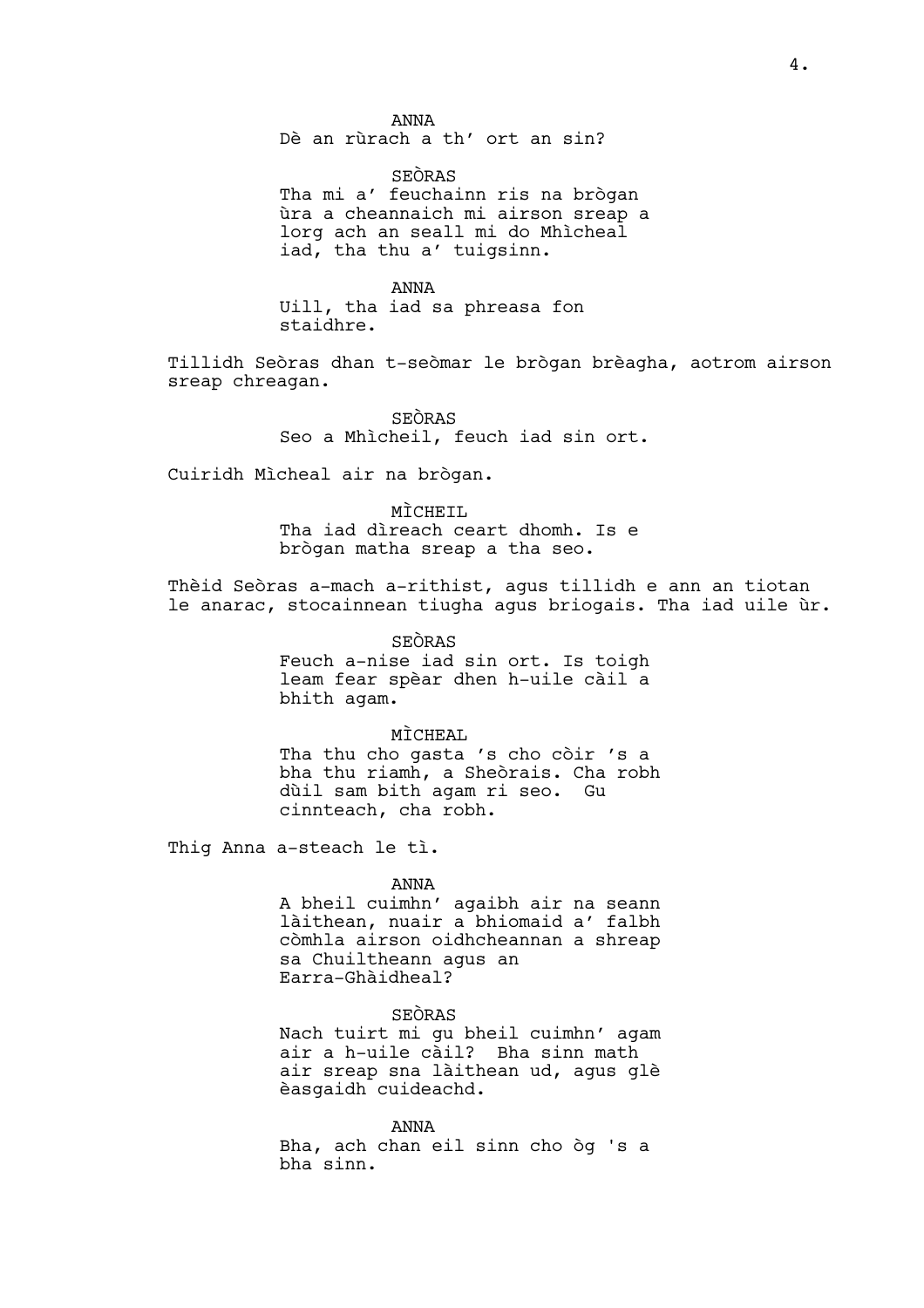Cha robh mise riamh cho measail air sreap chreagan. Bha sin gu math na bu chunnartaiche.

#### MÌCHEAL

Bha Seòras riamh air thoiseach oirnn is sinne ga leantail. Co-dhiù, mòran taing. Chòrd an craic agus an tì rium. 'S fheàrr dhòmhsa falbh. Ach càit a-màireach, ma-tà?

# SEÒRAS

Bodach an Stòrr.

#### ANNA

(le gàire) Bodach an Stòrr! An ann ri fealla-dhà a tha thu? Ri spòrs? Cò riamh a shreap Bodach an Stòrr?

#### SEÒRAS

Sin dìreach an t-adhbhar airson am feum sinn a shreap. Cha do shreap duine eile e cho fada 's is fiosrach mi. Bidh spòrs ann gun teagamh.

#### MÌCHEAL

Uill, dè as urrainn dhòmhsa a ràdh? Tha Seòras air inntinn a dhèanamh suas.

#### SEÒRAS

Coinnichidh sinn tràth sa mhadainn aig an Stòrr.

#### MÌCHEAL

(ris fhèin)Cha d' fhuair mi cothrom bruidhinn ri Seòras. Is dòcha nach còir dhomh guth a ràdh. (ag osnaich) Anna, Anna, Anna! Tha thu fhathast cho brèagha 's a bha thu a-riamh. Sguir dheth a Mhìcheil. Tha iad pòsta. Tha iad toilichte. Ach, uill, chì mi iad a-màireach. (ri Anna agus Seòras) Mar sin leibh an-dràsta a chàirdean. Chì mi sa mhadainn sibh!

SEALLADH A TRÌ: AIG AN STÒRR

Ruigidh Mìcheal bonn an Stòrr an toiseach. Tha e na shuidhe air bruach ag ithe ceapaire.

> MÌCHEAL (ris fhèin) Anna! Cha d' fhuair mi norradh cadail a' smaoineachadh ort. Dè rinn thu orm?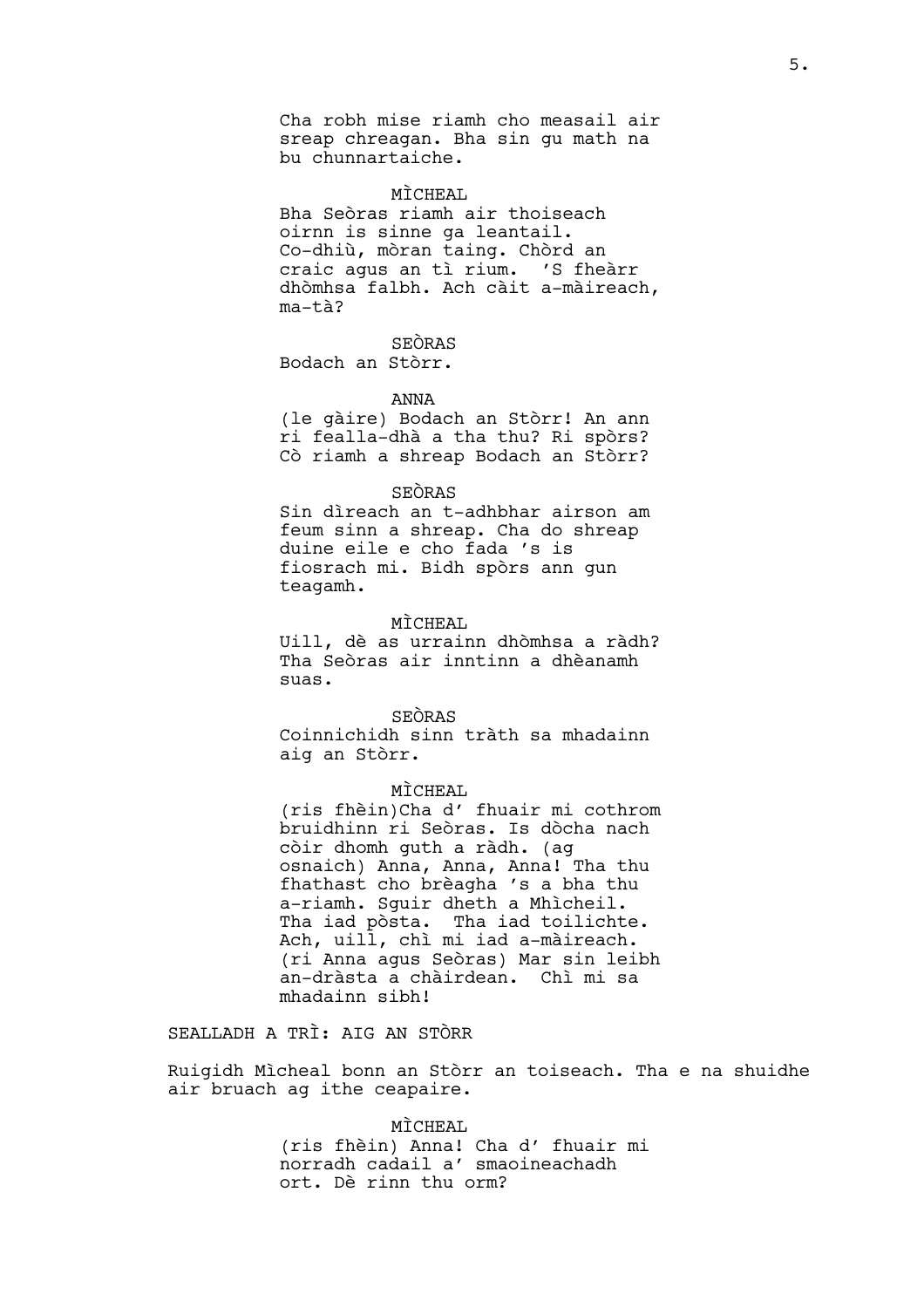Carson a tha mi cho lag? Gu dearbha, chan eil mi idir a' faireachdainn coltach ri sreap, ach feumaidh mi. Chan urrainn dhomh Seòras a leigeil sìos.

Ruigidh Seòras - leis fhèin. Tòisichidh iad air coiseachd.

SEÒRAS

Sin thu! Cha robh Anna a' faireachdainn ro mhath. Cha robh i ann an sunnd airson sreap. Chan e càil dona a tha ann, dìreach fuachd.

MÌCHEAL Tha mi an dòchas gum bi i ceart gu leòr.

Ruigidh iad bonn na creige.

SEÒRAS Ceart ma-thà. Cò againn a tha a' dol air thoiseach?

MÌCHEAL (le gàire) Tha fios cò bhios air thoiseach. Bha aon neach daonnan a' dol air thoiseach. Thusa!

SEÒRAS 'S fheàrr dhuinn sinn fhìn a dheasachadh ma-thà.

Tha Seòras ag ullachadh na h-uidheim. Seallaidh Mìcheal suas ris a' chreig àird.

> MÌCHEAL A bheil thu cinnteach mun seo a Sheòrais?

SEÒRAS Cha robh mi riamh cho cinnteach mu rudeigin.

MÌCHEAL (a' gàireachdainn)Cha do dh'atharraich thu a-riamh. Tha thu cho cinnteach asad fhèin, cho suidhichte nad bheachd. Tha thu cho fortanach, a Sheòrais.

Tha Mìcheal a' feitheamh ri freagairt ach cumaidh Seòras air ga ullachadh fhèin.

> A bheil càil a' cur dragh ort, a Sheòrais?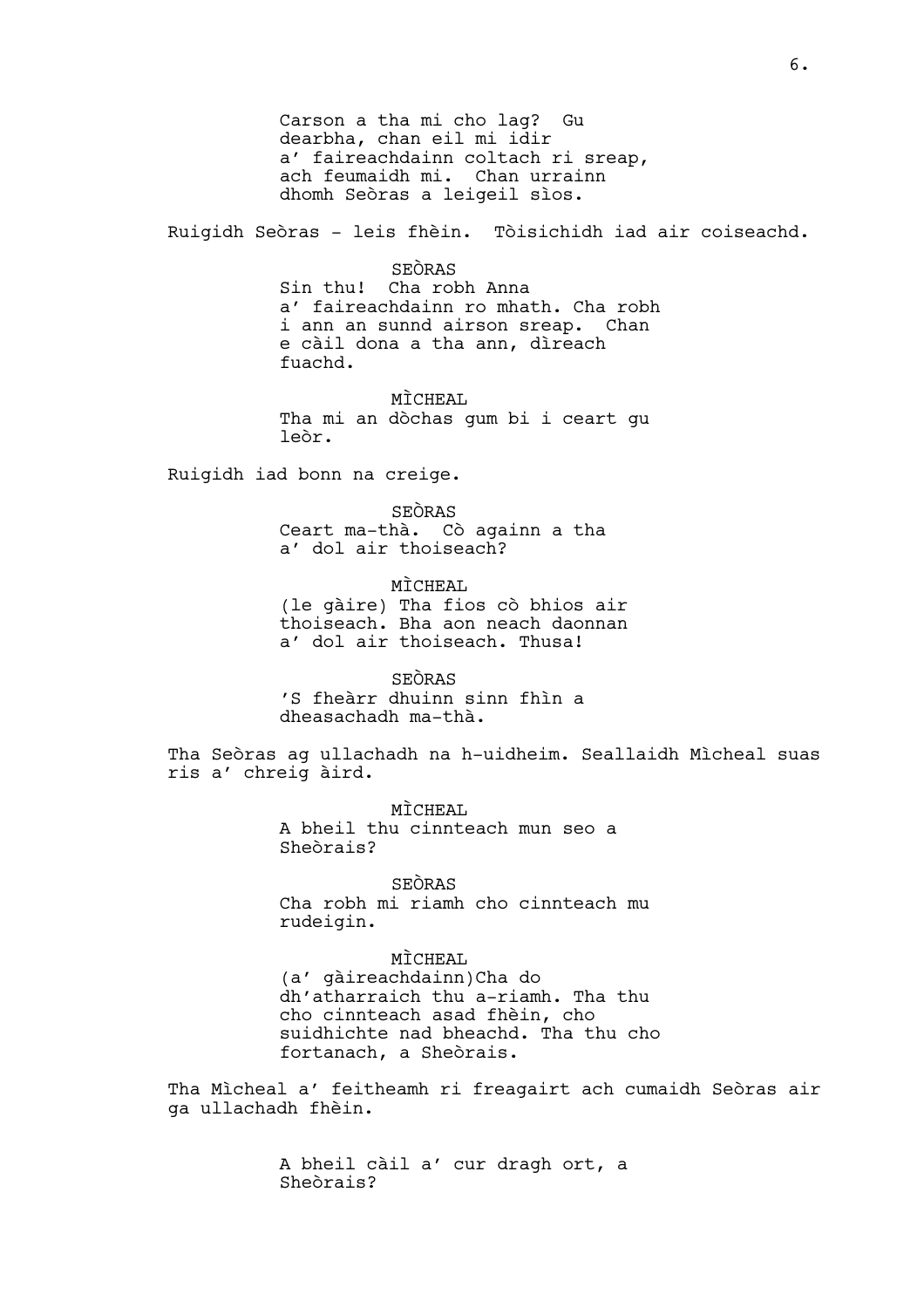Bha uair a bha thu aotrom, aighearach nuair a bhiomaid a' sreap. Na gabh dragh mu Anna bidh i ceart gu leòr!

Tòisichidh Seòras a' dìreadh, agus an ròpa a' slaodadh ris. Tha ùine a' dol seachad.

> MÌCHEAL A bheil thu gam chluinntinn, a Sheòrais. A bheil thu ceart gu leòr? Thoir an aire ort fhèin!

Tha Seòras air leac a ruighinn agus tha e air fhèin a shlaodadh suas chun na lice. Tha Mìcheal fhathast a' dìreadh.

> SEÒRAS Tha mi ag iarraidh bruidhinn riut.

MÌCHEAL Tha mi toilichte sin a chluinntinn. Dè th' ann?

SEÒRAS Bha adhbhar agam do thoirt an seo. Gu Bodach an Stòrr. Tha mi a' dol gad mharbhadh.

MÌCHEAL (a' clisgeadh) A Sheòrais! Tha thu às do chiall. Carson a mharbhadh tu mise?

Bheir Seòras sgian às a phòcaid.

Dè tha thu a' dèanamh?

SEÒRAS Tha mi a' dol gad mharbhadh. Nach tuirt mi riut? Is math tha fhios agad carson.

MÌCHEAL Seach gu bheil gaol agam air Anna?

SEÒRAS

Chan ann.

Fosglaidh Seòras an sgian.

Ach airson an rud a rinn sibh nuair bha mise san ospadal.

MÌCHEAL A Sheòrais, èist rium! Tha mi cho duilich mun sin. Tha e air bhith a' cur dragh orm bhon uair sin.